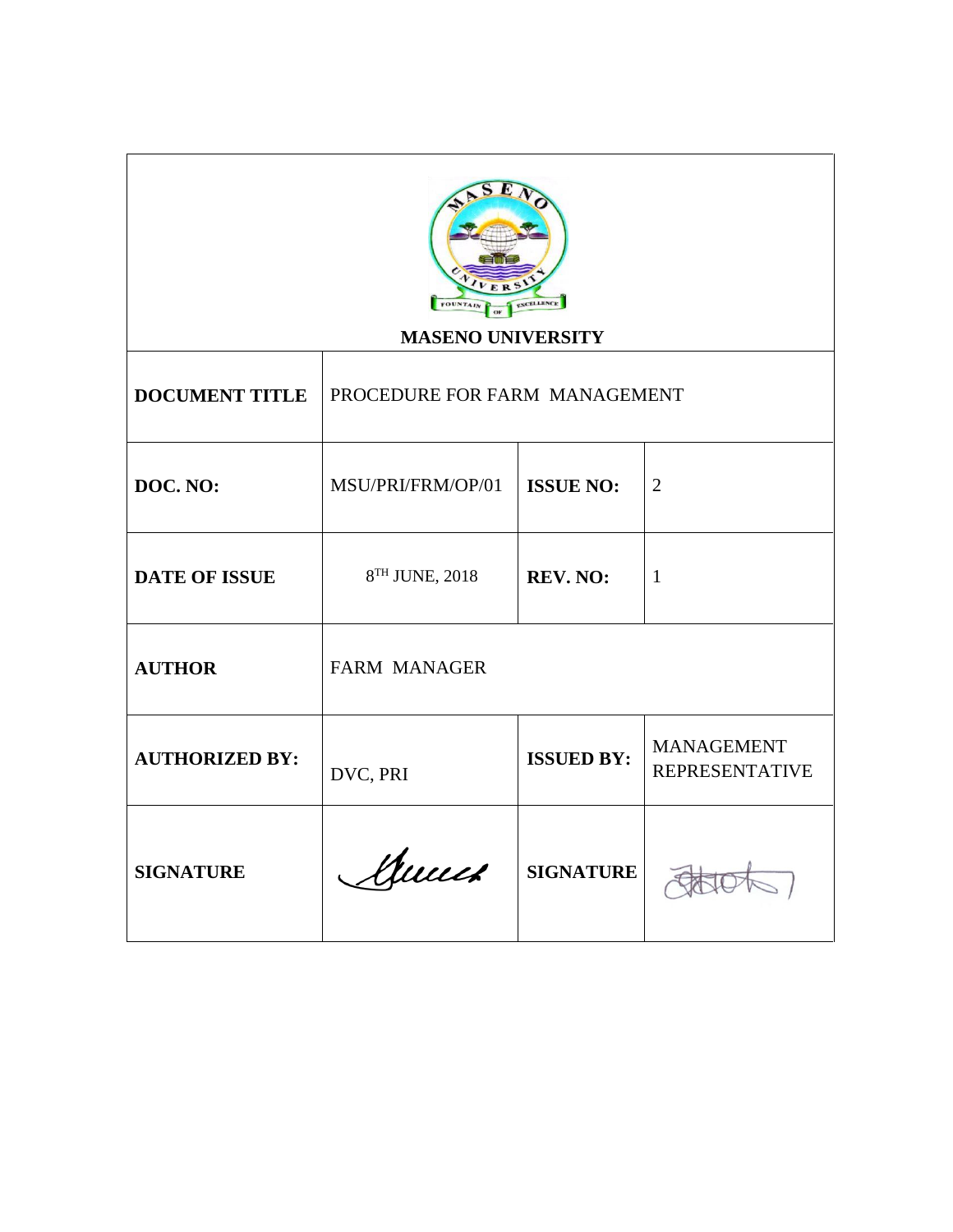| <b>DOCUMENT TITLE</b> | <b>PROCEDURE FOR FARM SERVICES</b> |                  |  |
|-----------------------|------------------------------------|------------------|--|
| DOC. NO:              | MSU/PRI/FRM/OP/01                  | <b>ISSUE NO:</b> |  |
| <b>DATE OF ISSUE</b>  | $8TH$ JUNE, 2018                   | REV. NO:         |  |

## **0.1 DOCUMENT CHANGES**

| #                | <b>Date</b>                                       |                | <b>Details of Change</b>                     | <b>Authorization</b> |
|------------------|---------------------------------------------------|----------------|----------------------------------------------|----------------------|
|                  | $(dd{\text{-}\!\!\,\text{mm-}}\text{\small{yy}})$ | Page           | Clause/sub clause                            | Title                |
| 1.               | 08/06/2018                                        | $\mathbf{1}$   | Inclusion of Author, Title and issuance by   | <b>DVC PRI</b>       |
|                  |                                                   |                | MR on cover page                             |                      |
| 2.               | 08/06/2018                                        |                | Clause 0.2 reviewed to state the procedure   | <b>DVC PRI</b>       |
|                  |                                                   | $\overline{2}$ | shall be available on the University         |                      |
|                  |                                                   |                | website                                      |                      |
| 3.               | 08/06/2018                                        | $\overline{2}$ | 0.1 Inclusion of page and title columns in   | <b>DVC PRI</b>       |
|                  |                                                   |                | document change table                        |                      |
| $\overline{4}$ . | 08/06/2018                                        | $2 - 4$        | Rearrangement of clauses as a result of      | <b>DVC PRI</b>       |
|                  |                                                   |                | omission of title that was previously clause |                      |
|                  |                                                   |                | 1.0                                          |                      |
| 5.               | 08/06/2018                                        | $\overline{3}$ | 1.0 omission of title.                       | <b>DVC PRI</b>       |
| 6.               | 08/06/2018                                        | $\overline{3}$ | 3.1 and 3.5 Reference to ISO 9001:2015       | <b>DVC PRI</b>       |
|                  |                                                   |                | Standard and MSU/VC/MR/OP/01                 |                      |
| 7.               | 08/06/2018                                        | $\overline{3}$ | Omission of title hence purpose becomes      | <b>DVC PRI</b>       |
|                  |                                                   |                | clause 1                                     |                      |
| 8.               | 8/6/2018                                          | <b>ALL</b>     | Change of font type and size                 | <b>DVC PRI</b>       |

# **0.2 DOCUMENT DISTRIBUTION**

Documents shall be available on the Maseno University website for authorized users. **1.PURPOSE:** 

To ensure efficient production and supply of quality farm products to University and interested parties.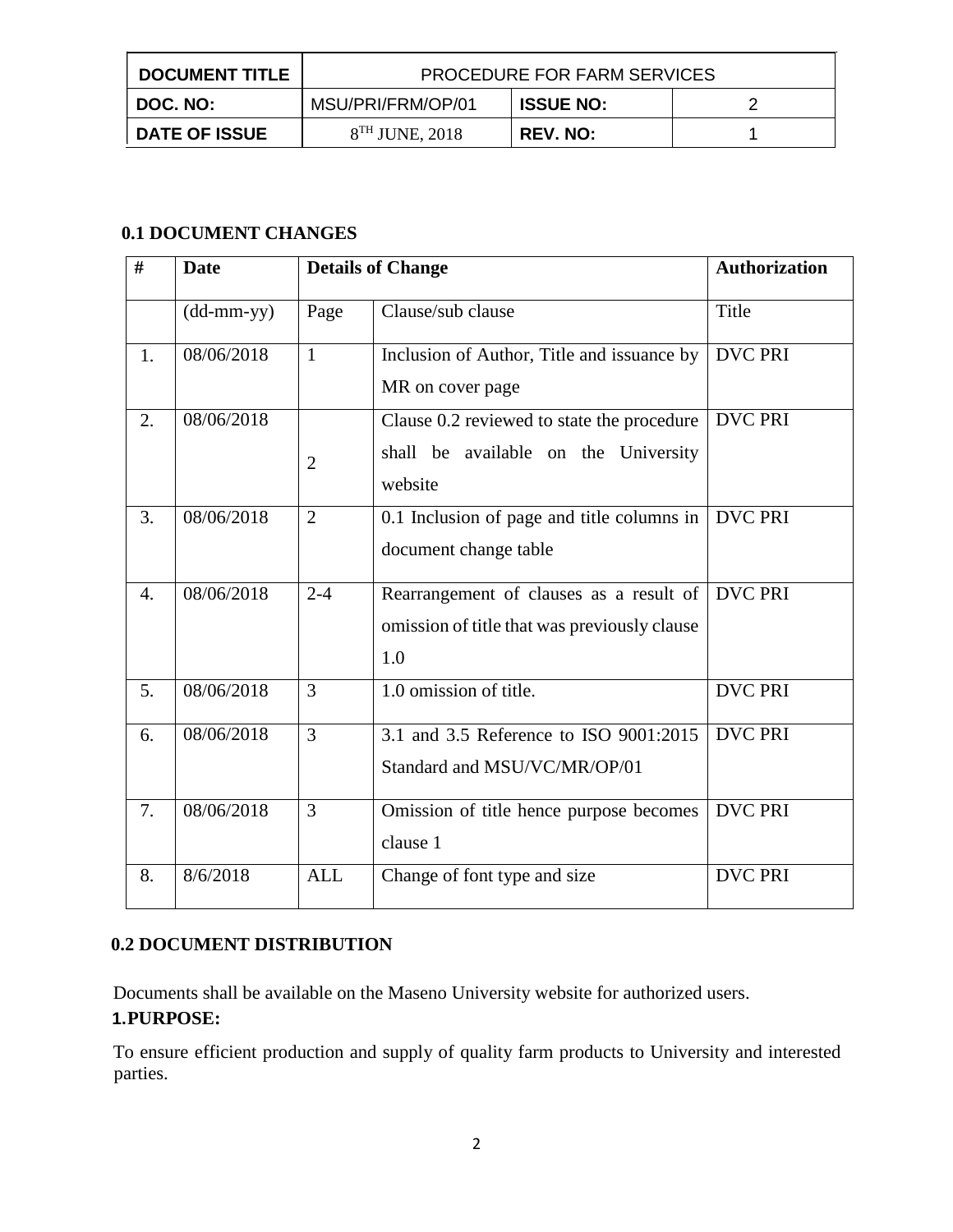| <b>DOCUMENT TITLE</b> | <b>PROCEDURE FOR FARM SERVICES</b> |                  |  |  |
|-----------------------|------------------------------------|------------------|--|--|
| DOC. NO:              | MSU/PRI/FRM/OP/01                  | <b>ISSUE NO:</b> |  |  |
| <b>DATE OF ISSUE</b>  | $8TH$ JUNE, 2018                   | <b>REV. NO:</b>  |  |  |

## **2.SCOPE:**

This procedure covers production of supply of farm products.

## **3.REFERENCE:**

- 3.1 ISO 9001-2015: Quality Management System requirement.
- 3.2 Maseno University Quality manual
- 3.3 Cap 320: Agricultural Produce Marketing Act
- 3.4 Cap 321: Crop Production and Livestock Act
- 3.5 Cap 336: Dairy Industry Act
- 3.6 Cap 345: Fertilizer and Animal Foodstuff Act
- 3.7 Cap 356: Meat Control Act
- 3.8 MSU/VC/MR/OP/01

## **4.TERMS DEFINITIONS /ABBREVIATIONS**

- 4.1 **DVC PRI** Deputy Vice- Chancellor, Partnership Research and Innovation.
- 4.2 **Farm Manager (FM) –** Officer in charge of farm
- 4.3 **AM - Assistant Manager** Coordination of activities of units of the farm.
- 4.4 **FA –Farm Assistant –** in charge of a unit.
- 4.5 **FA -Farm attendant**  perform day to day activities in a unit
- 4.6 **Poultry unit –** Unit that rears chicken for production of eggs and meat.
- 4.7 **Broilers –** Birds reared for meat
- 4.8 **Layers –** Birds reared for eggs
- 4.9 **Culled layer-** An egg producing bird removed from production due to poor performance or out of production due to old age.
- 4.10 **Day old chick-** A young chicken acquired from a hatchery for purposes of rearing to produce meat or eggs.
- 4.11 **Layers mash-** feed formulation for a laying bird during laying period
- 4.12 **Grower's mash-** feed formulation for a layer during growing period (between week four and twentieth week).
- 4.13 **Chick and duck mash -** feed formulation for a layer during the chick stage between (1day and four weeks)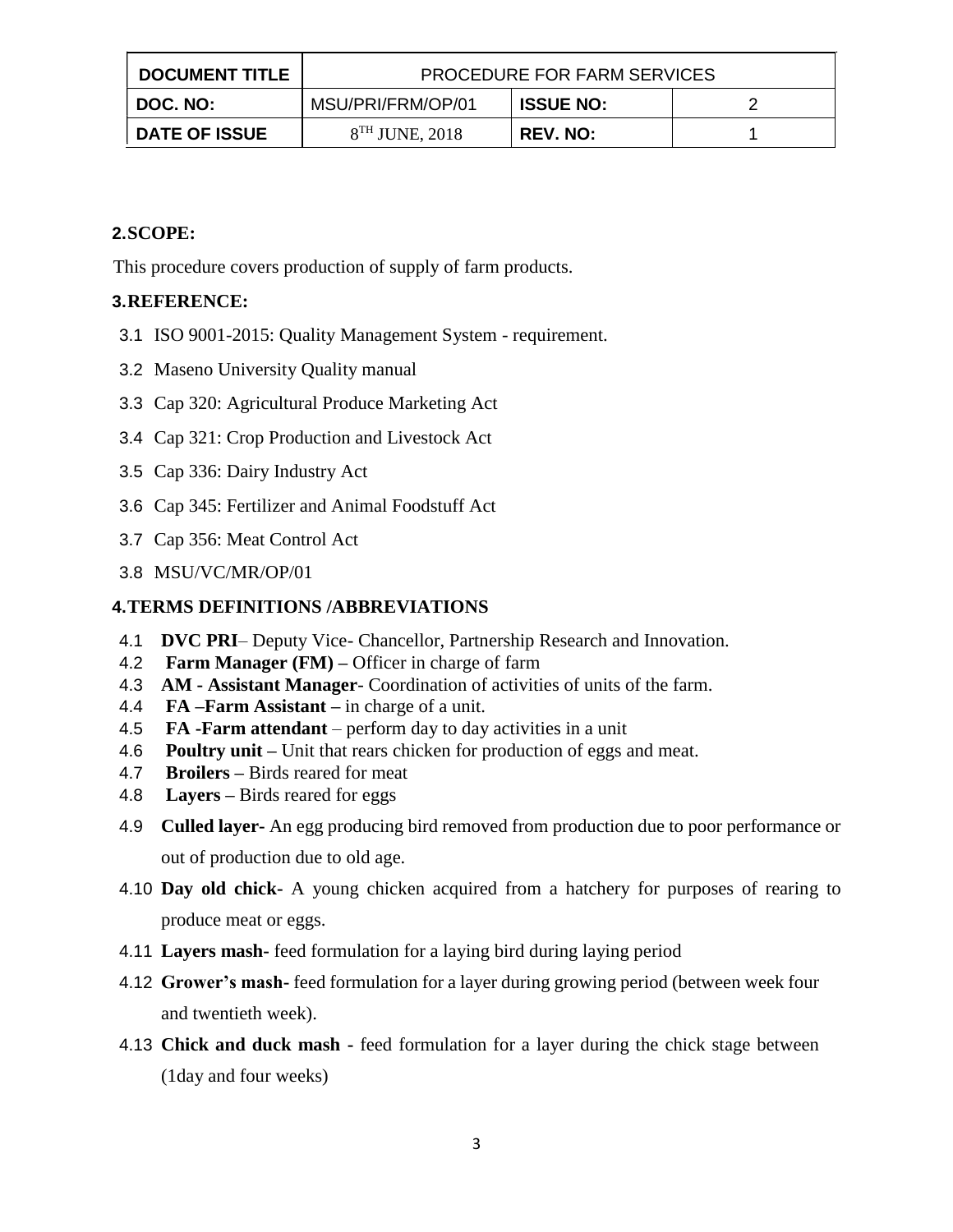| <b>DOCUMENT TITLE</b> | <b>PROCEDURE FOR FARM SERVICES</b> |                  |  |  |
|-----------------------|------------------------------------|------------------|--|--|
| DOC. NO:              | MSU/PRI/FRM/OP/01                  | <b>ISSUE NO:</b> |  |  |
| <b>DATE OF ISSUE</b>  | $8TH$ JUNE, 2018                   | <b>REV. NO:</b>  |  |  |

- 4.14 **Broiler starter mash/cramps/pellets -** feed formulation for broilers between day one and end of week two
- 4.15 **Broiler finisher mash/cramps/pellets -** feed formulation for broilers during finishing period (between week two and week six).
- 4.16 **Feeder-** equipment from where the birds feed.
- 4.17 **Drinker-** equipment from where the birds are watered.
- 4.18 **Brooding-** provision of artificial heat for the young chicks during the first two to four weeks.
- 4.19 **Brooder-**a unit where brooding is carried out
- 4.20 **Vaccination-** Protecting livestock from getting infection**.**
- 4.21 **Vaccines –**materials used for vaccination.
- 4.22 **Unit – a** production unit or enterprise.

#### **5. RESPONSIBILITIES:**

The Farm Manager shall be responsible for the implementation and effective supervision of these procedures.

#### **6.0 METHOD**

#### **6.1 Management of Poultry production**

- 6.1.1 FM shall Procure Day old chicks from a reputable hatchery.
- 6.1.2 FA shall rear chicks in a brooder for two and four weeks for broiler and Layers respectively.
- 6.1.3. FA shall rear growers during growing period (between week 8 and week 20).
- 6.1.4. FA shall rear layers in the main house from onset of laying to end of production period (between week 20 and week 72 or more).
- 6.1.5. FA shall rear broiler finisher from week 2 to between week 6 and week 8 when they attain slaughter weight
- 6.1.6. FA shall feed the birds daily with feed ration as per category of chicken.
- 6.1.7. FA shall vaccinate the birds as per the vaccination schedule and identify and isolate sick birds.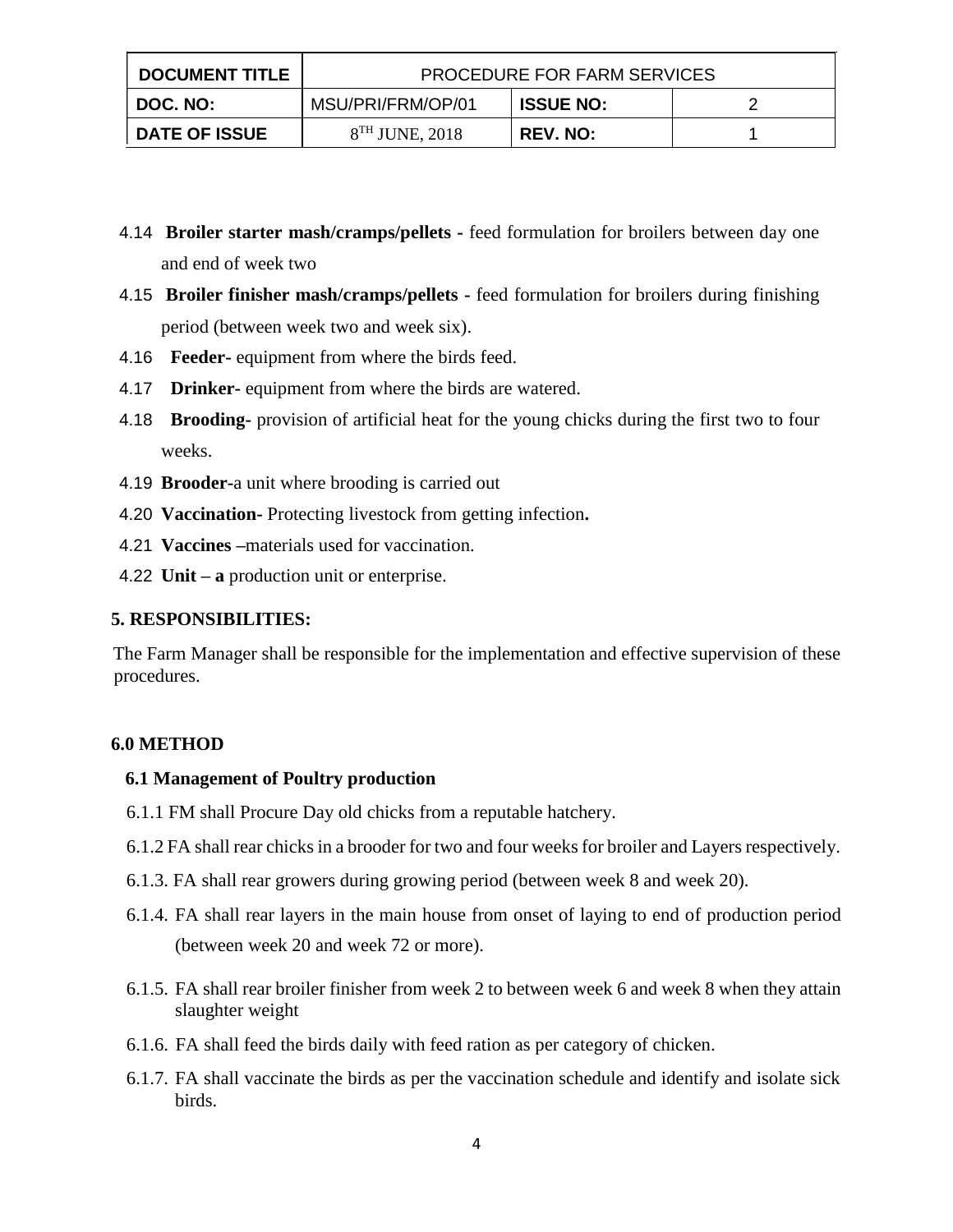| <b>DOCUMENT TITLE</b> | <b>PROCEDURE FOR FARM SERVICES</b> |                  |  |  |
|-----------------------|------------------------------------|------------------|--|--|
| DOC. NO:              | MSU/PRI/FRM/OP/01                  | <b>ISSUE NO:</b> |  |  |
| <b>DATE OF ISSUE</b>  | $8TH$ JUNE, 2018                   | <b>REV. NO:</b>  |  |  |

- 6.1.8. Veterinary doctor shall treat or cull the birds appropriately.
- 6.1.9. FA shall routinely clean the poultry house and disinfect before restocking at the end of every production cycle.
- 6.1.10. FA shall collect eggs at least twice a day, record and dispatch to the sales office after every collection.
- 6.1.11. FA shall transfer the broilers for slaughter to the slaughter house.
- 6.1.12. Slaughter man shall slaughter and dress and dispatch the dressed chicken to the sales office.
- 6.1.13. FM/ FA shall identify birds for culling and instruct FA to cull appropriately.
- 6.1.14**.** FA shall keep all farm records and FA shall verify and certify before approval by the manager.

#### **6.2 Management of Dairy Cows**

- 6.2.1. FA shall oversee all the activities of the dairy unit to ensure efficient management of the dairy unit responsible for all technical aspects of the unit in consultation with the Farm Manager, supervise the subordinate staff in the unit, and ensure accurate and timely records by the dairy attendants to enable the farm continuously monitor and review performance of its activities to ensure continual improvement of services to the unit and customers.
- 6.2.2. FA shall prepare procurement plan for the unit i.e. feed, fodder, drugs, vaccines, tools etc.
- 6.2.3. FA shall ensure all dairy routine practices are carried out as recommended.
- 6.2.4. FA shall ensure all records are accurately entered.
- 6.2.5. FA shall prepare monthly, quarterly and annual progress report for the unit.
- 6.2.6. FA shall represent the dairy unit in all technical meetings.
- 6.2.7. FA shall ensure all the sick animals are attended to appropriately.
- 6.2.8. FA shall ensure breeding is carried out as recommended to ensure that a cow breeds every year.
- 6.2.9. FA shall ensure animals are adequately fed.
- 6.2.10. FA shall ensure all machinery and equipments for the units are in good working condition.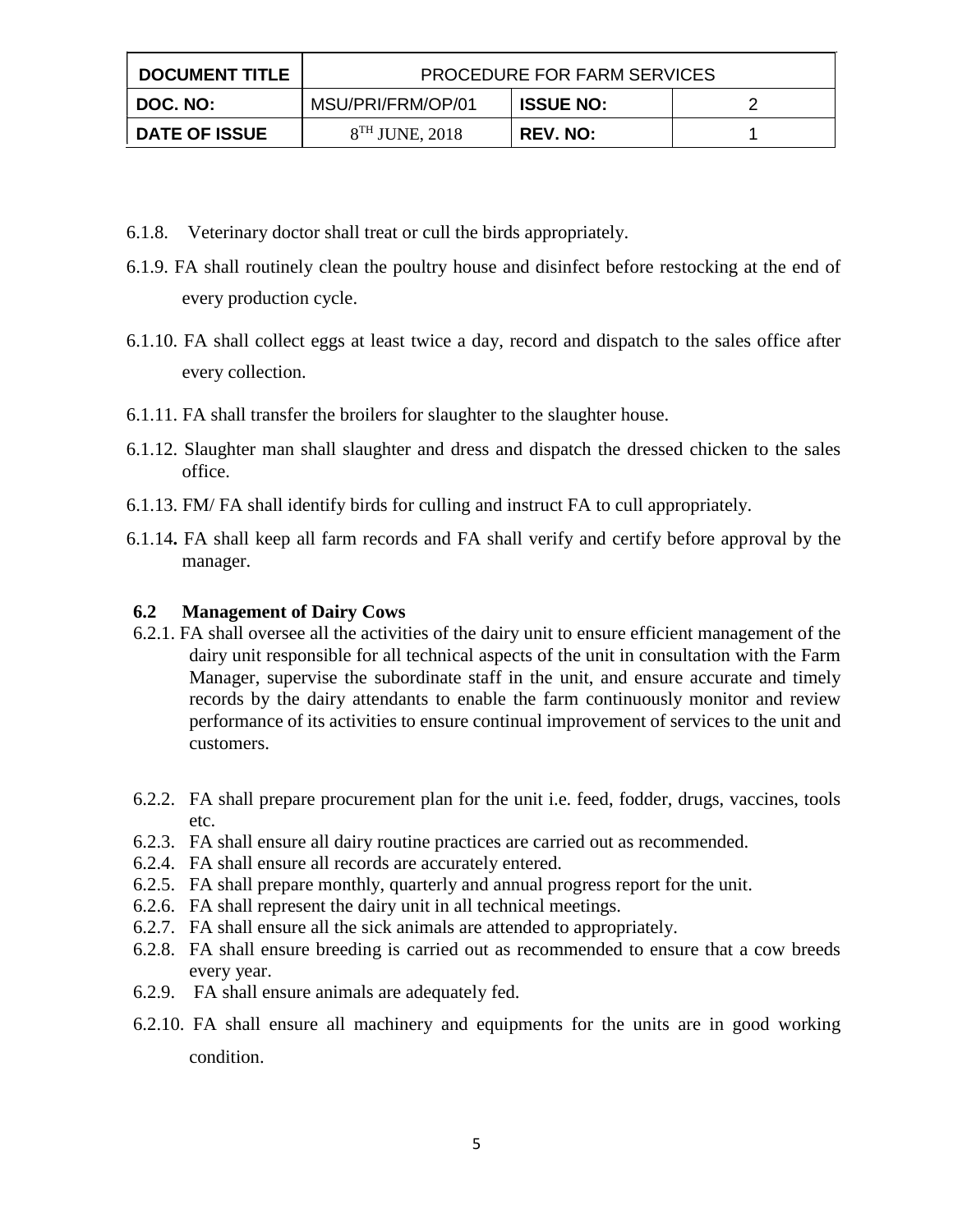| <b>DOCUMENT TITLE</b> | PROCEDURE FOR FARM SERVICES |                  |  |  |
|-----------------------|-----------------------------|------------------|--|--|
| DOC. NO: I            | MSU/PRI/FRM/OP/01           | <b>ISSUE NO:</b> |  |  |
| <b>DATE OF ISSUE</b>  | $8TH$ JUNE, 2018            | <b>REV. NO:</b>  |  |  |

- 6.2.11. FA (dairy clerk) shall maintain individual cow production, milk distribution record to enable the farm continuously monitor and review performance of the dairy activities to ensure continual improvement of services of the unit and to the customers.
- 6.2.12. FA shall receive from the milker, individual cow's milk, weigh and record.
- 6.2.13. FA shall record accurately customers' details on a daily basis.
- 6.2.14. FA shall maintain individual cow production, lactation feeds, and steaming up records.
- 6.2.15. FA shall maintain clear production and sales records.
- 6.2.16. FA shall maintain the dairy blackboard.
- 6.2.17. FA shall report any cases including sickness, abnormalities, heat etc to the in charge.
- 6.2.18. FA shall ensure the utensil room is locked.
- 6.2.19. FA shall maintain calving and culling records
- 6.2.20. FA (milker) shall effectively milk cows either by machine or manually.
- 6.2.21. FA shall distribute animal feed rations
- 6.2.22. FA shall Milk observing proper procedures of milking.
- 6.2.23. FA shall clean the milking parlor after every milking.
- 6.2.24. FA shall dispose of dairy waste.
- 6.2.25. FA shall boil water for cleaning the adder before milking.
- 6.2.26. FA shall Clean and maintain the milking machine.
- 6.2.27. FA shall check for mastitis by use of a strip cup.
- 6.2.28. FA shall ensure machine and feeds room is locked.
- 6.2.29. FA (fodder) shall ensure adequate fodder is harvested and chopped ready for feeding the animals.
- 6.2.30. FA shall harvest nippier.
- 6.2.31. FA shall transport to the processing room.
- 6.2.32. FA shall chop fodder using chaff cutter ready for feeding.
- 6.2.33. FA shall distribute the chopped fodder to feeding areas
- 6.2.34. FA (zero grazing) shall ensure cows under zero grazing are adequately fed and watered for maximum productivity.
- 6.2.35. FA appropriately mix fodder and concentrates and supply to the animals.
- 6.2.36. FA shall provide clean adequate water to the animals.
- 6.2.37. FA shall report any abnormal conditions, including sickness to the in charge.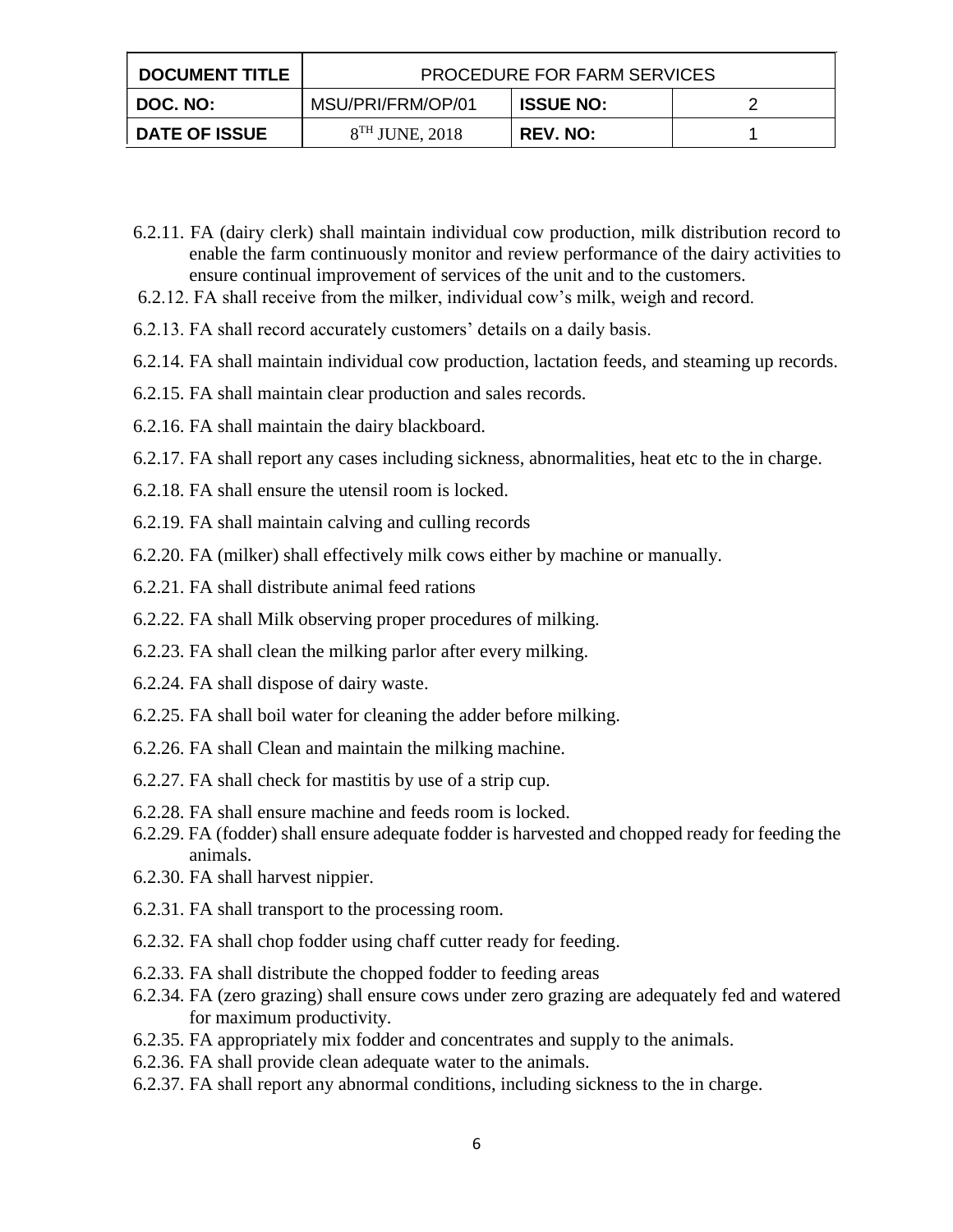| <b>DOCUMENT TITLE</b> | <b>PROCEDURE FOR FARM SERVICES</b> |                  |  |  |
|-----------------------|------------------------------------|------------------|--|--|
| DOC. NO:              | MSU/PRI/FRM/OP/01                  | <b>ISSUE NO:</b> |  |  |
| DATE OF ISSUE         | $8TH$ JUNE, 2018                   | REV. NO:         |  |  |

- 6.2.38. FA shall report heat signs to the in charge.
- 6.2.39. FA shall keep cattle inventory, feed records, breeding record.
- 6.2.40. FA (herder) shall ensure cows are properly looked after during grazing in the pasture fields and ensure efficient utilization of pasture fields.
- 6.2.41. FA shall take stock of dairy animals every morning in the presence of the security guard.
- 6.2.42. FA shall drive animals to the grazing fields and ensure they graze appropriately.
- 6.2.43. FA shall report any sick animals or animals on heat to the in charge.
- 6.2.44. FA shall maintain treatment, breeding records.
- 6.2.45. FA shall report any damages to the farm structures to the in charge.
- 6.2.46. FA shall take stock of all animals at the end of each day and hand over to the night.
- 6.2.47. Calf attendant shall look after the calves to ensure that they are healthy all the times.
- 6.2.48. Calf attendant shall clean the calf pen and replace beddings every morning.
- 6.2.49. Calf attendant shall provide the correct quantities of milk to the calves in the morning and afternoon.
- 6.2.50. Calf attendant shall provide feed and water to older calves.
- 6.2.51. Calf attendant shall actively participate during routine practices.
- 6.2.52. Calf attendant shall keep accurate records of the calves including; date of birth, tag number and name, quantity of milk consumed, birth weight routine practices, weaning date, treatment and any defects.
- 6.2.53. Calf attendant shall report all sick animals and any abnormal occurrences to the in charge.
- 6.2.54. FA (all) shall actively participate in spraying and dipping once a week and de worming after every three months.
- 6.2.55. Dairy attendant shall actively participate during all vaccinations as per vaccination schedule and sick animals shall be isolated and attended to by a veterinary doctor.
- 6.2.56. FM shall notify the administration and ensure that a postmortem is carried out by a veterinary doctor in the event of a dead animal.
- 6.2.57. FM shall recommend to University Management of the need to cull unproductive animals and ensure culling is carried out once approved.
- 6.2.58. FA shall keep all farm records and FA shall verify and certify before approval by the manager.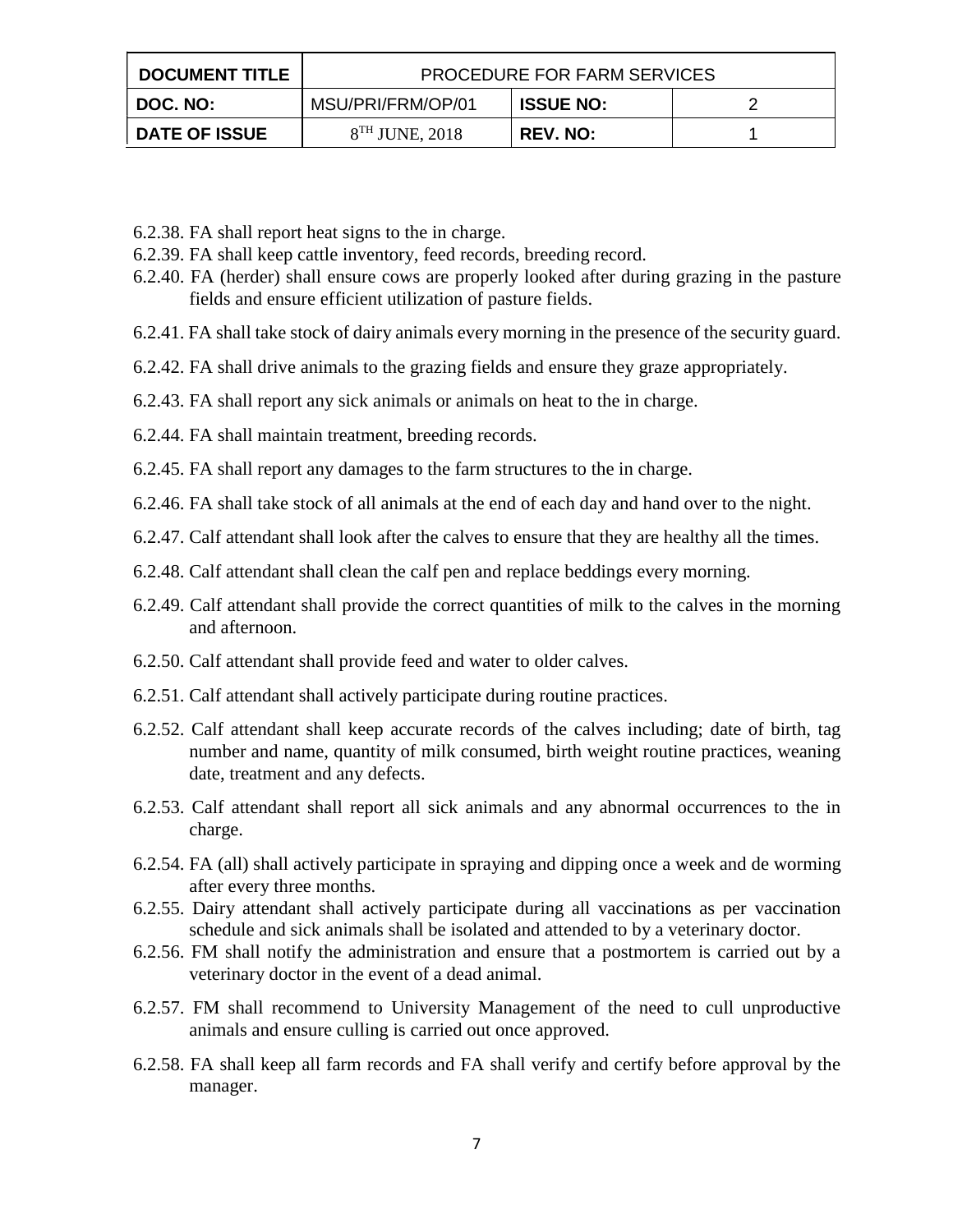| <b>DOCUMENT TITLE</b> | <b>PROCEDURE FOR FARM SERVICES</b> |                  |  |  |
|-----------------------|------------------------------------|------------------|--|--|
| DOC. NO:              | MSU/PRI/FRM/OP/01                  | <b>ISSUE NO:</b> |  |  |
| <b>DATE OF ISSUE</b>  | $8TH$ JUNE, 2018                   | <b>REV. NO:</b>  |  |  |

#### **6.3. Management of Pigs**

- 6.3.1 FA shall feed and water the pigs as recommended.
- 6.3.2 FA shall ensure that the recommended number of boars and sows shall be kept for purposes of breeding and replaced with new ones when necessary.
- 6.3.3 FA shall ensure that pigs are sprayed once a week and de wormed after every three months.
- 6.3.4. FA shall clean the pig houses daily every morning.
- 6.3.5.FM shall ensure that pigs are disposed to various outlets accordingly.
- 6.3.4. FA shall keep accurate records including; breeding, feeding, treatment, routine practices etc.
- 6.4. Procedure for Management of Beef Production
- 6.4.1.FA in consultation with FM shall ensure that the right animals are procured for beef production.
- 6.4.2.FA in consultation with FM shall facilitate for the inspection and ensure that the new animals are given the necessary treatment to be able to supply quality beef to customers.
- 6.4.3.FA shall ensure that proper grazing and feeding of the animals is carried out.
- 6.4.4. FA in consultation with the FM/FA shall ensure that mature animals are transferred to the slaughter house to be processed into beef and maintain the daily record of transferred animals.
- 6.4.5. FA shall report all sick animals or any unusual occurrence to the FA to arrange for the necessary action.

#### **6.5. Management of Butchery Operations**

6.5.1. FA shall oversee all the activities of the butchery to ensure set targets are accomplished at the committed cost, responsible for all technical activities of the unit in consultation with the farm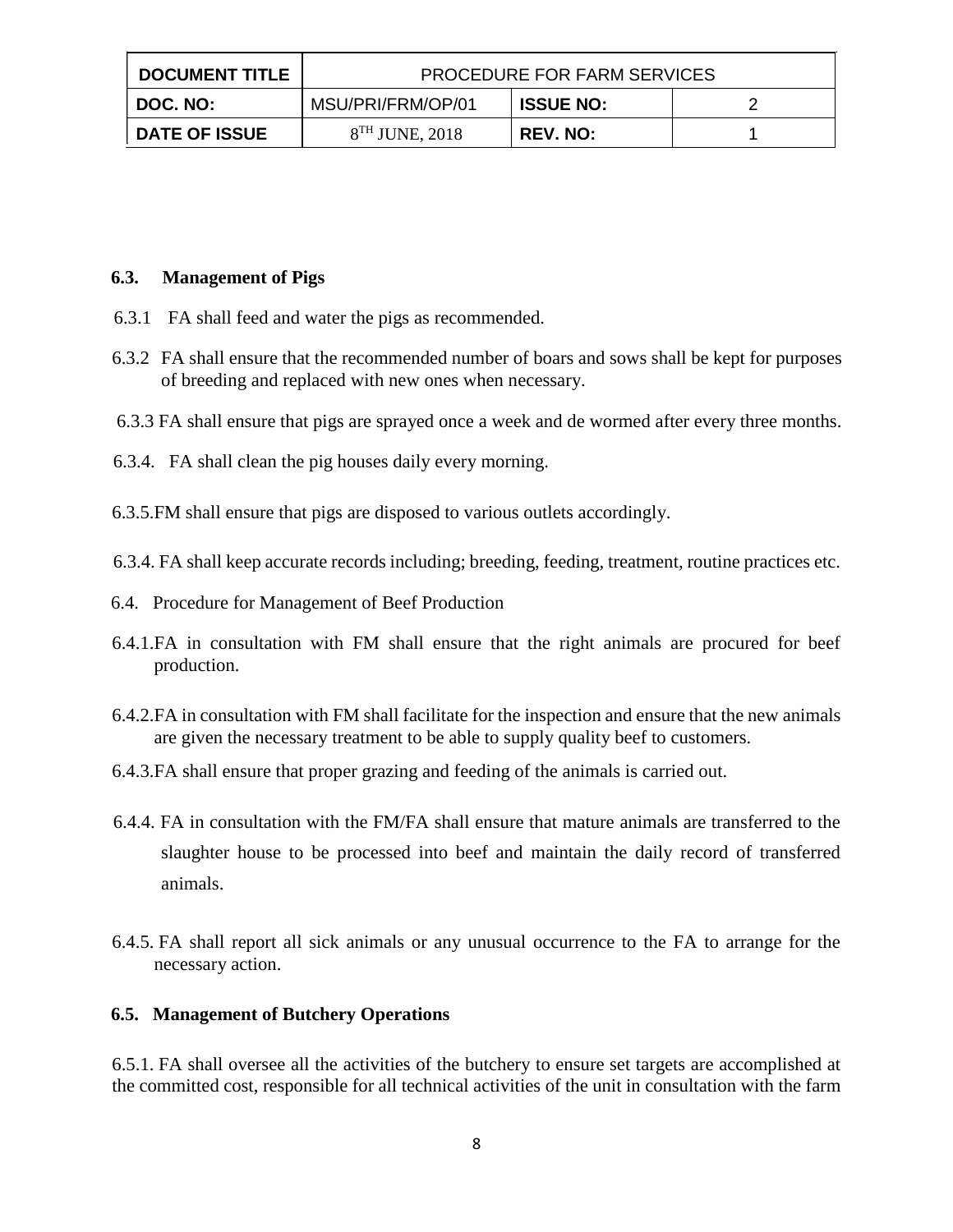| <b>DOCUMENT TITLE</b> | <b>PROCEDURE FOR FARM SERVICES</b> |                  |  |  |
|-----------------------|------------------------------------|------------------|--|--|
| DOC. NO:              | MSU/PRI/FRM/OP/01                  | <b>ISSUE NO:</b> |  |  |
| <b>DATE OF ISSUE</b>  | $8TH$ JUNE, 2018                   | <b>REV. NO:</b>  |  |  |

manager, supervision of all the subordinate staff of the unit and ensure accurate and timely records by the butchery attendants to enable the farm continuously monitor and review performance of its activities to ensure continual improvement of services to the customers.

- 6.5.2. FA in consultation with the FM shall ensure that all livestock meat is processed at the slaughter before delivery to outlets. The livestock shall include beef animals, poultry, pig and mutton.
- 6.5.3. FA shall receive orders for various meat products from the sales office.
- 6.5.4. FA shall identify and acquire animals for slaughter to service the order. Beef from the beef production unit, Pig from pig production unit and poultry from the poultry unit.
- 6.5.5. FA shall ensure that the animals are processed as recommended and supplied to the sales office for prompt distribution to customers.
- 6.5.6. FA shall ensure that all production records are accurately entered and maintained by the FA butchery.
- 6.5.7.FA shall ensure that the meat is inspected by qualified personnel before dispatch.
- 6.5.8.FA shall participate actively in the procurement of beef animals for slaughter.
- 6.5.9.FA shall ensure that all staff possesses a valid medical and food handling certificates.
- 6.5.10. FA shall ensure the beef animals are properly received and prepared adequately before they are processed.
- 6.5.11. FA shall ensure that any other animal for slaughter is properly received at the slaughter house.
- 6.5.12. FA shall ensure adequate quantities of quality meat products is processed and supplied as per orders.
- 6.5.13. FA shall certify all records of the butchery.
- 6.5.14. FA shall represent the unit in all farm technical meetings
- 6.5.15. FA shall ensure that recommended procedures are strictly adhered to.
- 6.5.16. FA shall prepare procurement plan for the unit.
- 6.5.17. FA shall get live weight of slaughter animals.
- 6.5.18. FA shall slaughter and ensure bleeding.
- 6.5.19. FA shall get the bulk weight of processed animals.
- 6.5.20. FA shall load the carcass for transportation to the sales centre.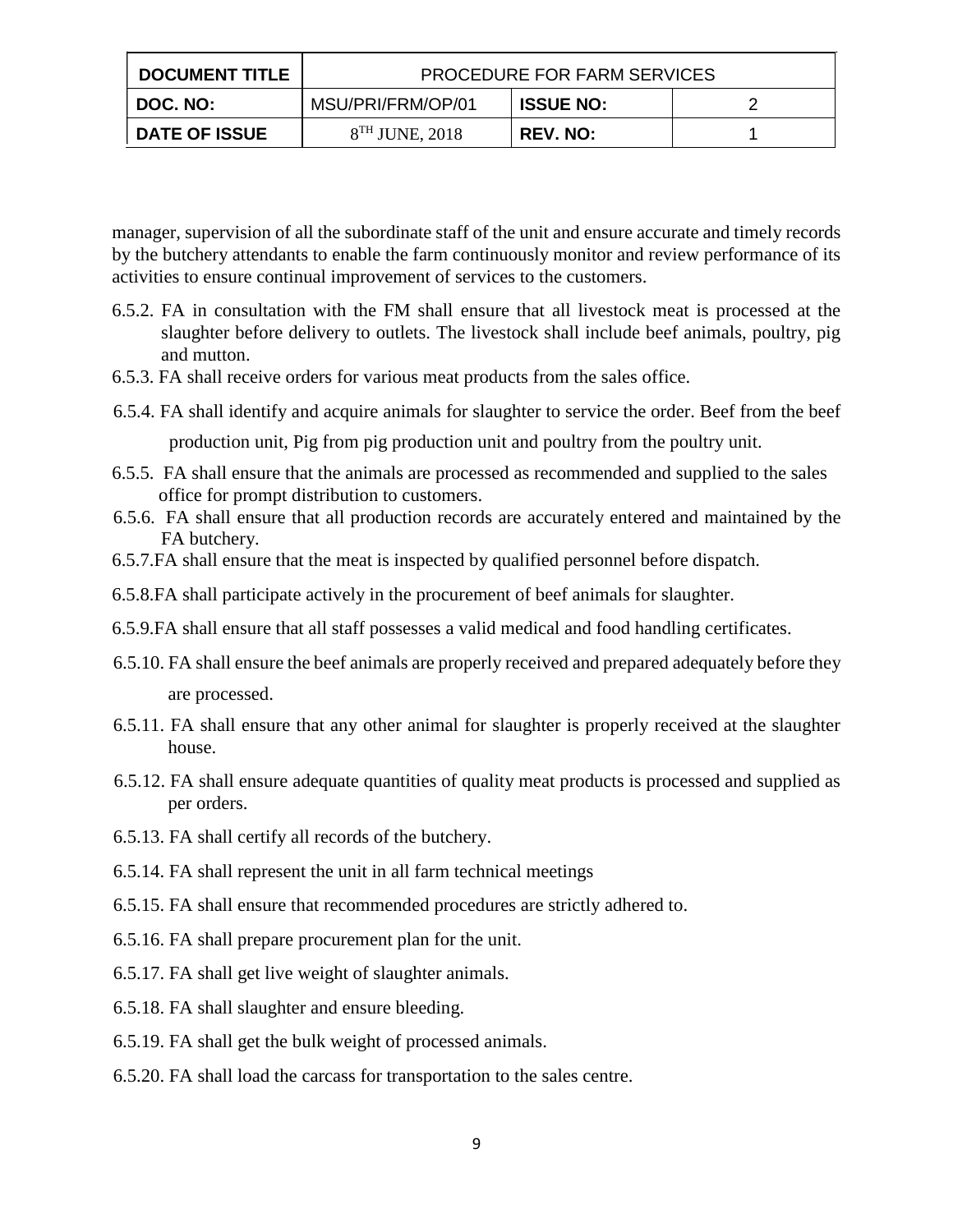| <b>DOCUMENT TITLE</b> | PROCEDURE FOR FARM SERVICES |                  |  |
|-----------------------|-----------------------------|------------------|--|
| DOC. NO:              | MSU/PRI/FRM/OP/01           | <b>ISSUE NO:</b> |  |
| <b>DATE OF ISSUE</b>  | $8TH$ JUNE, 2018            | <b>REV. NO:</b>  |  |

- 6.5.21. FA shall distribute the products to the outlets in liaison with the sales clerk.
- 6.5.22. FA shall keep accurate Keep records of butchery activities i.e. number of animals slaughtered, weights, cost of purchase and distribution.
- 6.5.23. FA shall maintain the cleanliness of both the slaughter house and the surrounding areas.
- 6.5.24. FA shall ensure that the slaughter equipments and tools are safely kept after use and are in good working conditions.

## **6.6. Food Crop.**

- 6.6.1. The FA in consultation with the FM shall oversee all the activities of the unit to ensure to ensure efficient and sustainable production and supply of crops, fodder, fish etc to the University out lets and any other markets at committed cost through the sales center and ensure accurate and timely records by the FA to enable the farm continuously monitor and review performance of its activities to ensure continual improvement of services to the customers.
- 6.6.2. FA shall be responsible for all technical aspects of the unit in consultation with the FM.
- 6.6.3. FA shall supervise all the subordinate staff in the unit to ensure all activities is carried out in line with good agricultural practices.
- 6.6.4. FA shall ensure all staff in the various areas of operation in the unit keeps accurate records which he must certify and endorse.
- 6.6.5. FA shall prepare quarterly requirements, inputs, labor and work schedule.
- 6.6.6. FA shall submit daily report of the unit to the Manager.
- 6.6.7. FA shall prepare a procurement plan for the unit i.e. farm inputs etc.
- 6.6.8. FA shall represent the unit in all farm technical meetings.
- 6.6.9. FA shall ensure primary processing is carried out under good processing practices.
- 6.6.10. FA shall ensure all equipments for the unit are in good working condition.

#### **6.7. Tree Nursery and Tree Seedlings Production**

6.7.1. FA shall oversee all the activities of tree nursery and tree planting to ensure efficient seedling production, responsible for all technical aspects of the unit in consultation with the farm manager, supervision of all the subordinate staff in units and ensure accurate and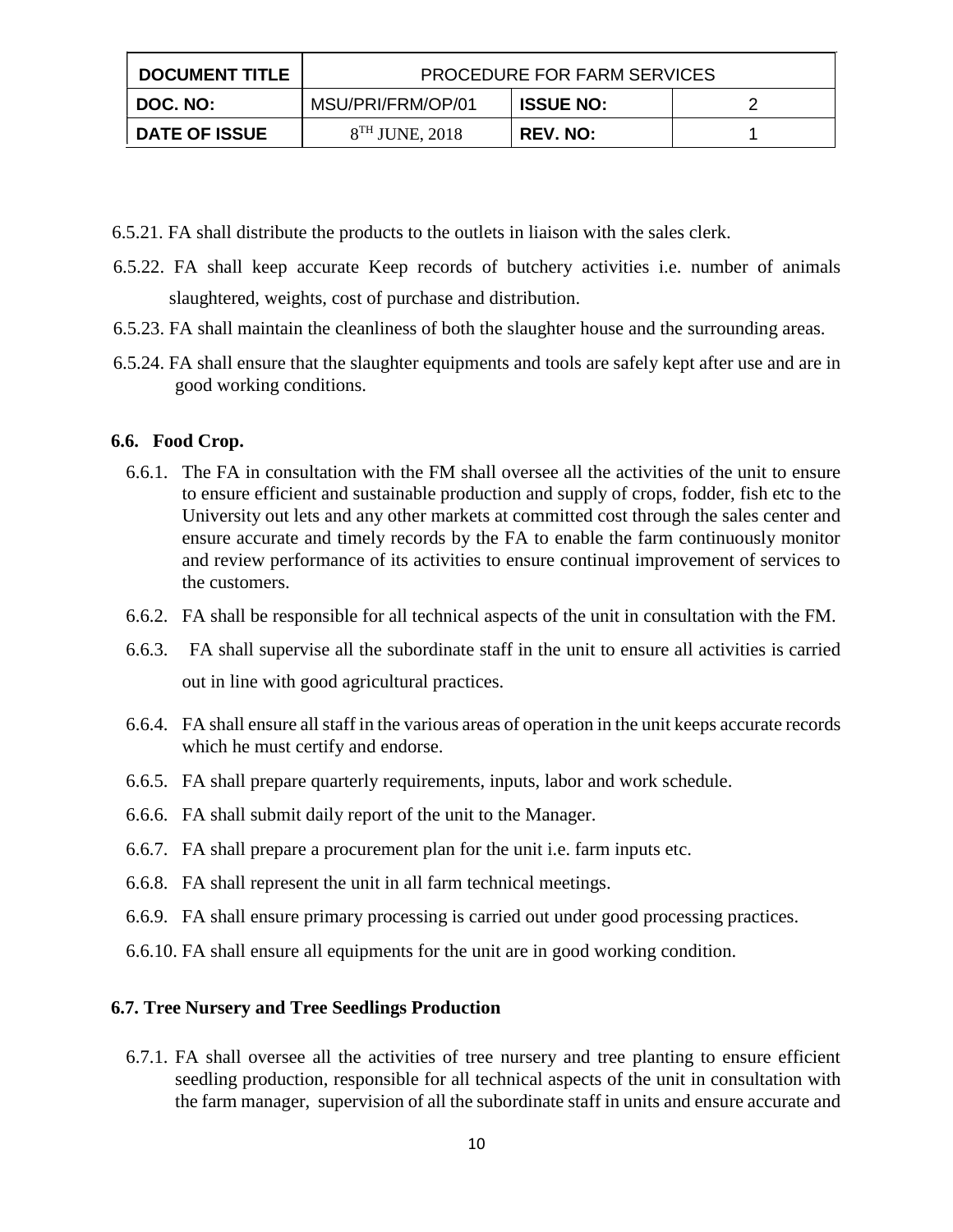| <b>DOCUMENT TITLE</b> | PROCEDURE FOR FARM SERVICES |                  |  |  |
|-----------------------|-----------------------------|------------------|--|--|
| I DOC. NO: I          | MSU/PRI/FRM/OP/01           | <b>ISSUE NO:</b> |  |  |
| <b>DATE OF ISSUE</b>  | $8TH$ JUNE, 2018            | <b>REV. NO:</b>  |  |  |

timely records by the butchery attendants to enable the farm continuously monitor and review performance of its activities to ensure continual improvement of services to the customers.

- 6.7.2. The tree nursery in charge in consultation with FM shall ensure quality seedling production at the tree nursery by seed, cuttings, tubers, and grafting.
- 6.7.3. The FA shall prepare procurement plan for the unit.
- 6.7.4. The FA shall ensure all practices are carried out in line with good forestry practices.
- 6.7.5. The FA shall ensure all records are accurately entered and endorse the same.
- 6.7.6.The FA shall prepare monthly, quarterly and annual progress report for the unit.
- 6.7.7. The FA shall ensure production of quality tree and fruit seedlings.
- 6.7.8.The FA shall allocate duties and supervise the farm hand in the unit.
- 6.7.9. The FA shall ensure all equipments for the unit are in good working condition.
- 6.7.10. The FA shall participate in the community's environmental conservation activities.
- 6.7.11. FA shall establish tree nurseries to produce assorted shade trees, ornamental trees, and fruits trees and keeping up to date record of all the activities of the tree nursery as directed by the FA.
- 6.7.12. FA shall Prepare and sow nursery beds.
- 6.7.13. FA shall prick out seedlings.
- 6.7.14. FA shall harden seedlings.
- 6.7.15. The FA shall arrange seedlings in row and columns according to size and species.
- 6.7.16. The FA shall Water, weed and maintain general cleanliness of the tree nursery area.
- 6.7.17. The FA shall Pot and collect nursery soil.
- 6.7.18. The FA shall Maintain, water and weed established woodlots.
- 6.7.19. The FA shall Graft of fruit trees for sale.
- 6.7.20. The FA shall identify various species by names to the customers and the sale clerk.
- 6.7.21. The FA shall keep accurate and up to date record of all tree species available in the nursery

#### **6.8. Sale and Disposal of Farm Products.**

6.8.1. The sales clerk shall dispatch farm products to the University outlets, Kisumu hotel and any other customer promptly and efficiently to the satisfaction of the customers.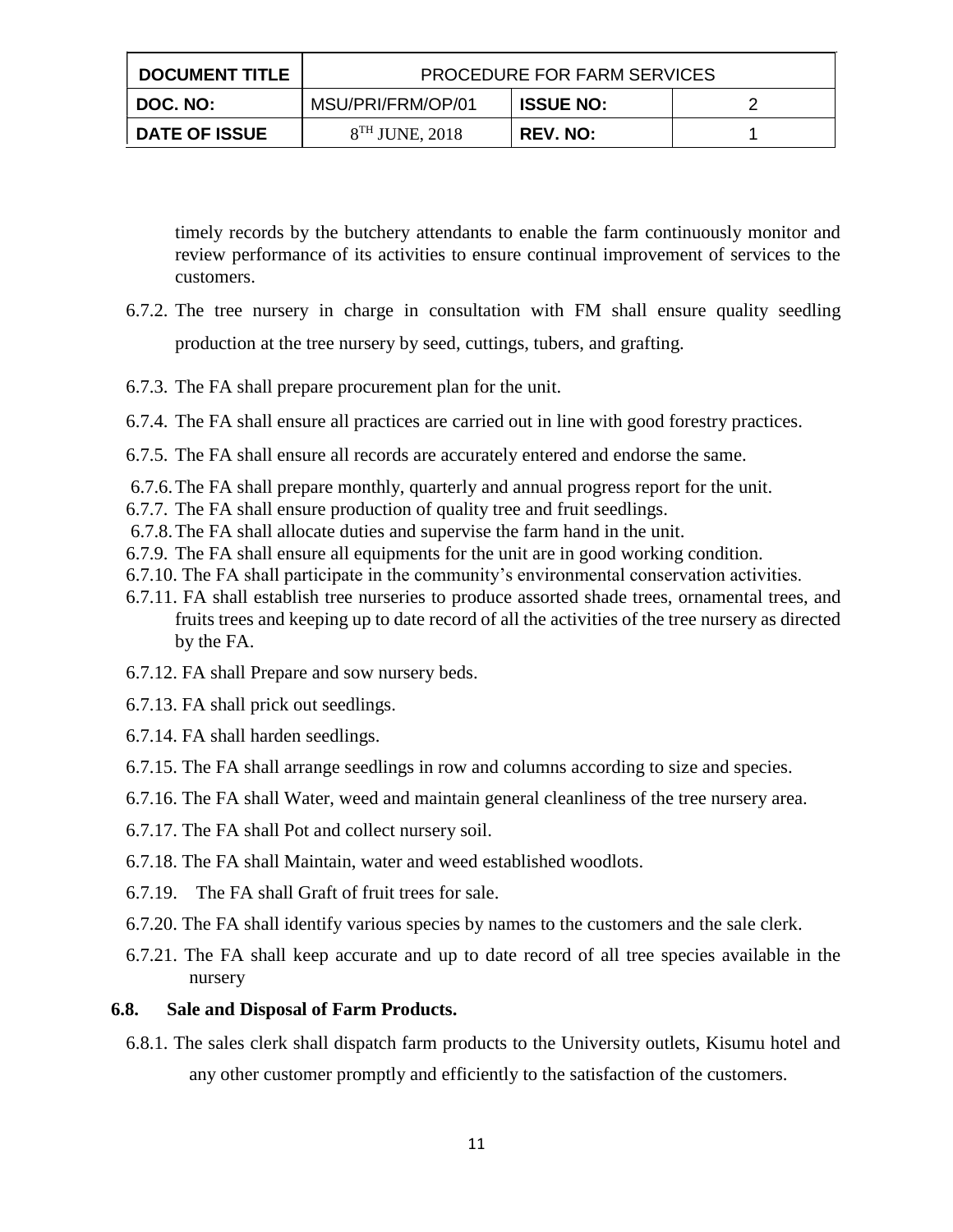| <b>DOCUMENT TITLE</b> | PROCEDURE FOR FARM SERVICES |                  |  |
|-----------------------|-----------------------------|------------------|--|
| DOC. NO: I            | MSU/PRI/FRM/OP/01           | <b>ISSUE NO:</b> |  |
| <b>DATE OF ISSUE</b>  | $8TH$ JUNE, 2018            | <b>REV. NO:</b>  |  |

- 6.8.2. The sales clerk shall receive orders from the outlets and Kisumu hotel.
- 6.8.3. The sales clerk shall receive products from various units and prepares them for dispatch accordingly.
- 6.8.4. The sales clerk shall dispatch the produce as per outlet's delivery schedule files daily report with the accounts clerk.
- 6.8.5. The sales clerk shall maintain records, controls of various produce as dispatched.
- 6.8.6. The sales clerk shall invoice the various outlets accordingly.
- 6.8.7. The Farm Cashier shall acquire an approved price list from the Managers office.
- 6.8.8. The Cashier shall acquire approved price list from the Managers office.
- 6.8.9. The Cashier shall issues individuals with receipts detailing of the purchased items.
- 6.8.10. The Cashier shall surrender the receipt number to the issuing unit for accountability.
- 6.8.11. The Cashier shall sum daily collection and surrenders the same to the revenue cashier before the beginning of the next day's sales.
- 6.8.12. The Cashier shall submit the receipts books for audit on daily basis.
- 6.8.13. The Cashier shall fill the daily deliveries and deliver to the manager to certify before surrender to the revenue cashier.
- 6.8.14. The Cashier shall surrender copies of deliveries and copies of receipts to the accounts clerk.
- 6.8.15. The farm accounts clerk shall maintain the farm financial records and prepare financial statements for the farm.
- 6.8.16. The farm accounts clerk shall receive copies of receipts, deliveries and a list of invoices done.
- 6.8.17. The farm accounts clerk shall prepares a list of debtors.
- 6.8.18. The farm accounts clerk shall prepare income /expenditures for various units.
- 6.8.19. The farm accounts clerk shall prepares monthly, quarterly financial report for the farm.
- 6.8.20. The FA sales and marketing shall oversee all the activities of marketing to ensure farm products and services are effectively marketed for optimal returns and ensure accurate and timely records by the staff to enable the farm continuously monitor and review performance of its activities to ensure continual improvement of the units performance and services to the customers.
- 6.8.21. FA shall prepare a procurement plan for the unit.
- 6.8.22. FA shall actively participate in marketing of farm produce and services.
- 6.8.23. FA shall ensure all records are accurately entered.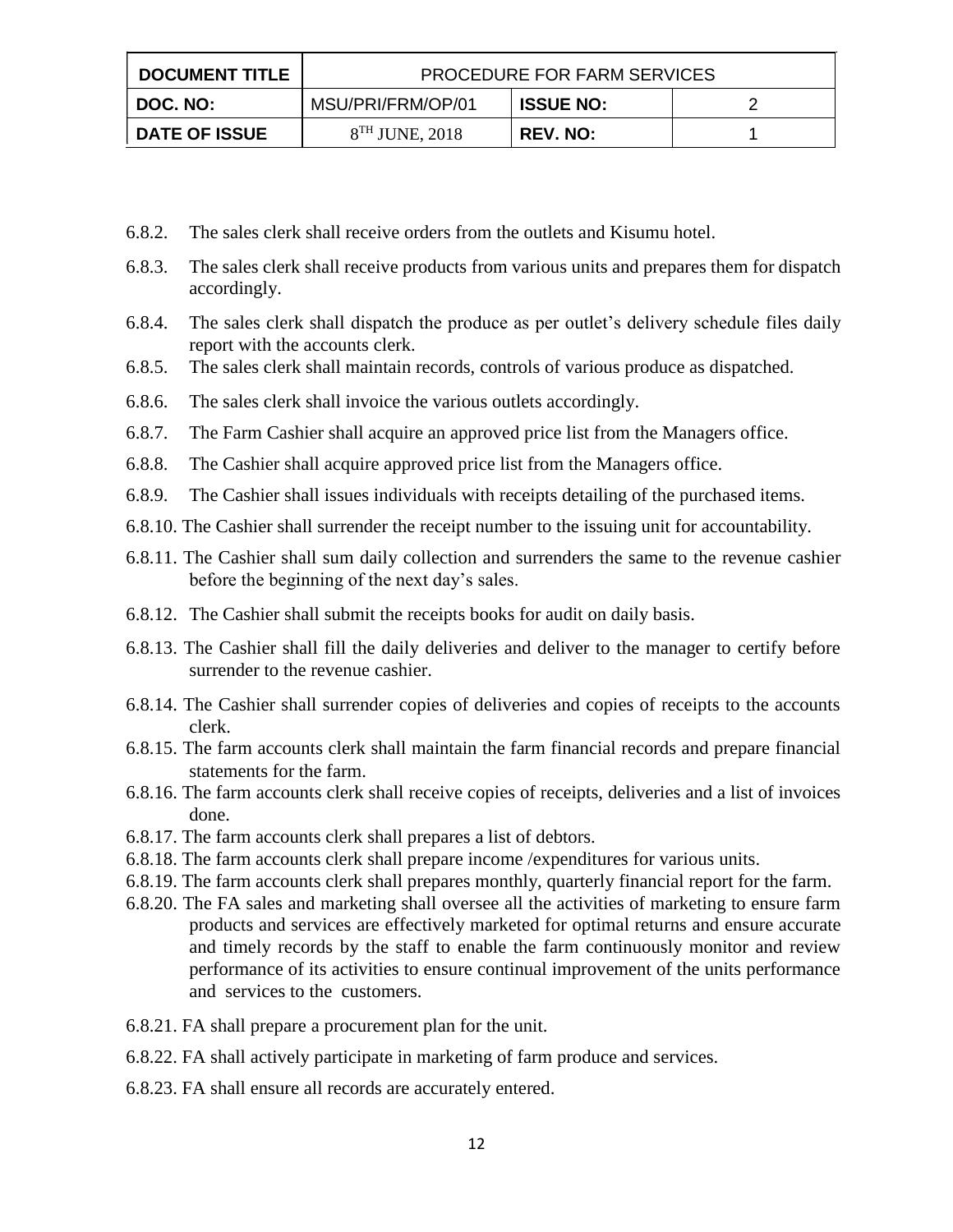| <b>DOCUMENT TITLE</b> | <b>PROCEDURE FOR FARM SERVICES</b> |                  |  |
|-----------------------|------------------------------------|------------------|--|
| DOC. NO:              | MSU/PRI/FRM/OP/01                  | <b>ISSUE NO:</b> |  |
| <b>DATE OF ISSUE</b>  | $8TH$ JUNE, 2018                   | <b>REV. NO:</b>  |  |

- 6.8.24. FA shall prepare monthly, quarterly and annual progress report for the unit.
- 6.8.25. FA shall represent the unit in all technical meetings.
- 6.8.26. FA shall receive all orders and order schedules from the outlets.
- 6.8.27. FA shall liaise with the various outlets and production units to ensure deliveries are made as per schedules.
- 6.8.28. FA shall ensure the outlets are notified in good time to update their orders.
- 6.8.29. FA shall ensure all serviced orders are invoiced and payment for the same is processed.
- 6.8.30. FA shall filing daily returns of the activities.
- 6.8.31. FA shall ensure all the current pending payments are processed.

## **6.9. Transfer or Removal of Items/Equipments from the Farm.**

- 6.9.1. The FM or AM shall authorize transfer of all items and equipments from the farm. (Does not include receipted items).
- 6.9.2. The office assistant shall fill in a gate pass in duplicate giving details of the goods to be transferred.
- 6.9.3. The FM or AM shall authorize the transaction.
- 6.9.4.The office assistant shall keep the duplicate and the original surrendered at the gate.

## **6.10. Receipt of Goods and Stock**

- 6.10.1. The store clerk shall receive all goods/equipments and shall be the custodian of all stores and farm stock.
- 6.10.2. The store clerk shall and the user unit shall inspect and verify if right items are delivered before reception.
- 6.10.3. The store clerk shall issue the items to the user unit after with FM authority.

#### **6.11. Requisition of Goods**

- 6.11.1. The FM shall ensure that all farm inputs and goods are procured at the right time, right quantity and quality based on the procurement plan and the farm approved budget for efficient operations.
- 6.11.2. The FA of each unit shall prepare a procurement plan based on the approved farm budget.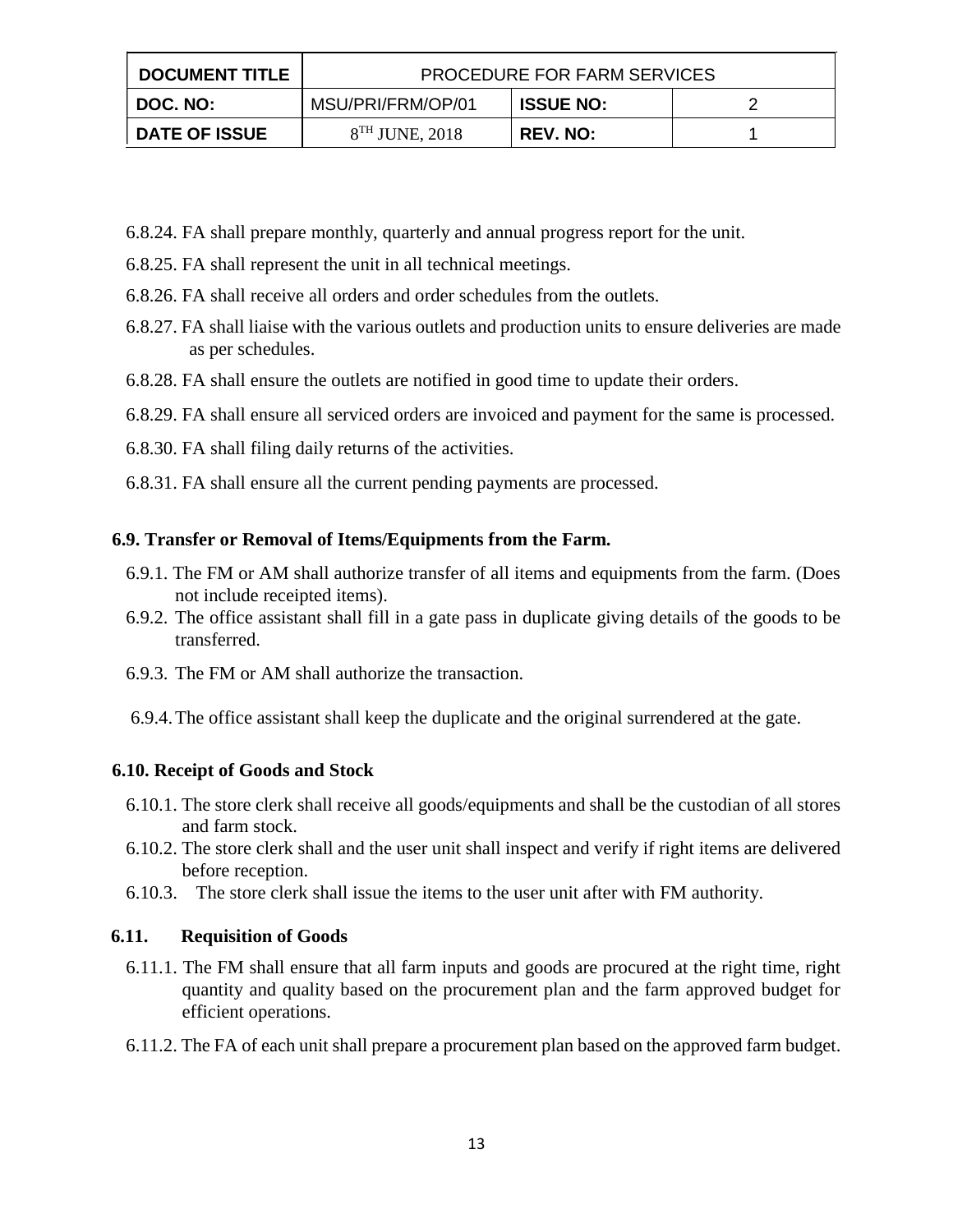| <b>DOCUMENT TITLE</b> | <b>PROCEDURE FOR FARM SERVICES</b> |                  |  |
|-----------------------|------------------------------------|------------------|--|
| DOC. NO:              | MSU/PRI/FRM/OP/01                  | <b>ISSUE NO:</b> |  |
| <b>DATE OF ISSUE</b>  | $8TH$ JUNE, 2018                   | <b>REV. NO:</b>  |  |

- 6.11.3. The FM in liaison with FA (procurement) shall compile the farm procurement plan and forward to the procurement officer.
- 6.11.4. The FA (procurement) shall oversee the procurement of all farm requirements to ensure timely procurement based on the farms procurement plan, represent the farm manager in the procurement committee meetings and ensure accurate and timely records of all procurement activities to enable the farm continuously monitor and review its procurement activities to ensure continual improvement of the farm's efficiency and services to the customers.
- 6.11.5. FA shall liaise with the unit heads to raise their requirements on time.
- 6.11.6. FA shall liaise with the procurement officer to ensure prompt processing of requests.
- 6.11.7. FA shall attend procurement committee meetings.
- 6.11.8. FA shall report to the technical meeting progress on procurement process.
- 6.11.9. FA shall ensure the procurement plan is strictly followed.

#### **6.12. Posho Mill Operations**

- 6.12.1. The FA shall oversee all the activities of the Posho mill unit to ensure products are produced under good manufacturing practices as per the KEBS specification and set targets are realized and ensure accurate and timely records by the staff to enable the farm continuously monitor and review performance of its activities to ensure continual improvement of the unit's performance and services to the customers
- 6.12.2. The FA shall prepare procurement plan for the unit i.e. packing materials, equipments etc.
- 6.12.3. The FA shall ensure all practices are carried out as per existing standards.
- 6.12.4. The FA shall ensure all records are accurately entered.
- 6.12.5. The FA shall prepare monthly, quarterly and annual progress report for the unit.
- 6.12.6. The FA shall represent the unit in all technical meetings.
- 6.12.7 The FA shall ensure processing standards and any legal requirements are strictly adhered to.
- 6.12.8 The FA shall ensure all equipment for the unit are in good working condition.
- 6.12.9. The FA (Posho mill) shall process maize meal for supply to the kitchen outlets and also mill for the local customers to the satisfaction of the customer and to maximize returns.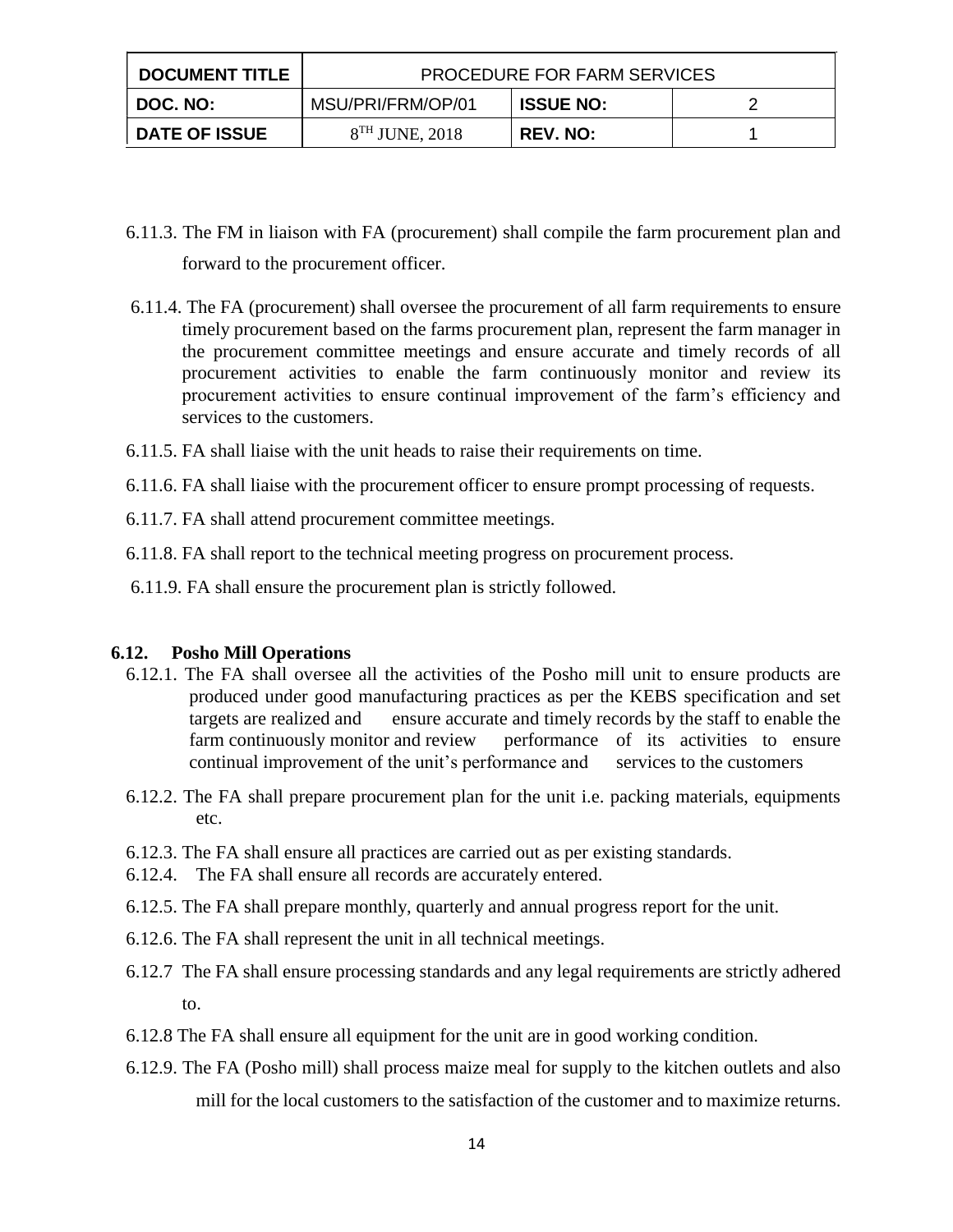| <b>DOCUMENT TITLE</b> | <b>PROCEDURE FOR FARM SERVICES</b> |                  |  |
|-----------------------|------------------------------------|------------------|--|
| DOC. NO:              | MSU/PRI/FRM/OP/01                  | <b>ISSUE NO:</b> |  |
| <b>DATE OF ISSUE</b>  | $8TH$ JUNE, 2018                   | <b>REV. NO:</b>  |  |

- 6.12.10. The FA (Posho mill) shall do daily maintenance of the Posho mill.
- 6.12.11. The FA (Posho mill) shall winnow maize before milling, Hurl of maize, Mill maize into flour and sieve flour.
- 6.12.12. The FA (Posho mill) shall mill grains for customers.
- 6.12.13. The FA (Posho mill) shall weigh and Pack finished products.
- 6.12.14. The FA (Posho mill) shall safely store inputs and finished products before dispatch.
- 6.12.15. The FA (Posho mill) shall keep accurate daily records of the units operations.
- 6.12.16. The FA (Posho mill) shall ensure the Posho mill is securely locked at the end of each working day.
- 6.12.17. The FA (Posho mill) shall present to the in charge daily report on the operation.
- 6.12.18. The FA (Posho mill) shall report to the in charge any defects or anomalies at the Posho mill.

## **6.13. Value Addition**

- 6.13.1. The FA (value addition) shall oversee all the activities of value addition unit to ensure products are produced under good manufacturing practices as per the KEBS specification and set targets are realized to maximize the returns of the farm and ensure accurate and timely records by the staff to enable the farm continuously monitor and review performance of its activities to ensure continual improvement of the unit's performance and services to the customers.
- 6.13.2. The FA (value addition) shall prepare procurement plan for the unit i.e. materials for processing etc.
- 6.13.3. The FA (value addition) shall ensure all practices are carried out as per existing standards.
- 6.13.4. The FA (value addition) shall ensure all records are accurately entered.
- 6.13.5. The FA (value addition) shall prepare monthly, quarterly and annual progress report for the unit.
- 6.13.6. The FA (value addition) shall represent the value addition unit in all technical meetings.
- 6.13.7. The FA (value addition) shall ensure processing standards are adhered to.
- 6.13.8. The FA (value addition) shall ensure all equipment for the unit are in good working condition.

## **6.14. Feed Formulation and Production**

6.14.1. The FA shall oversee all the activities of feed formulation and production unit to ensure quality feed is produced and set targets are realized for enhanced returns and ensure accurate and timely records by the staff to enable the farm continuously monitor and review performance of its activities to ensure continual improvement of the unit's performance and feed quality.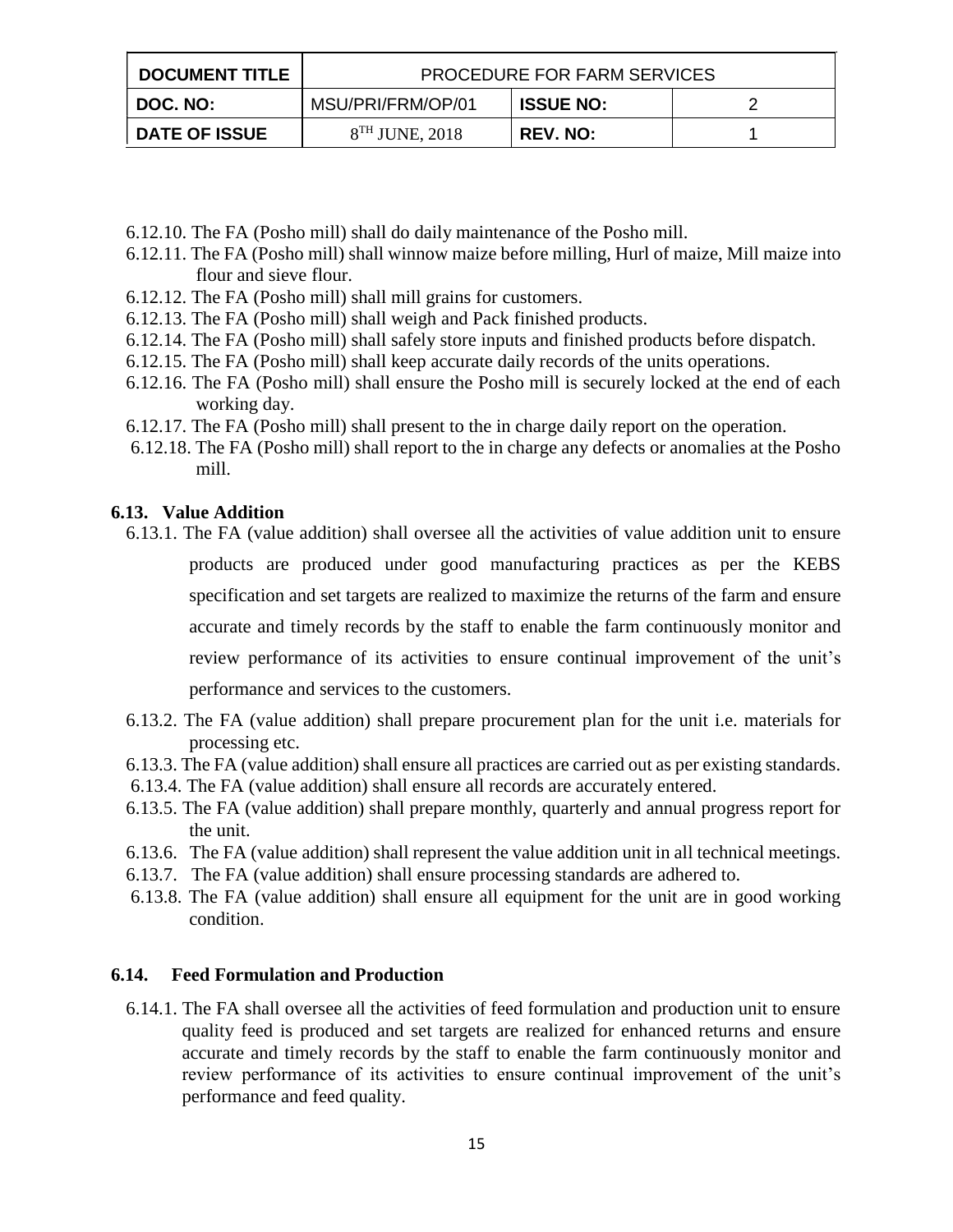| <b>DOCUMENT TITLE</b> | <b>PROCEDURE FOR FARM SERVICES</b> |                  |  |
|-----------------------|------------------------------------|------------------|--|
| DOC. NO:              | MSU/PRI/FRM/OP/01                  | <b>ISSUE NO:</b> |  |
| <b>DATE OF ISSUE</b>  | $8TH$ JUNE, 2018                   | <b>REV. NO:</b>  |  |

- 6.14.2. The FA shall prepare procurement plan for the unit i.e. feed ingredients etc.
- 6.14.3. The FA shall ensure all practices are carried out as recommended.
- 6.14.4. The FA shall ensure all records are accurately entered.
- 6.14.5. The FA shall prepare monthly, quarterly and annual progress report for the unit.
- 6.14.6. The FA shall represent the feed formulation and production unit in all technical meetings.
- 6.14.7. The FA shall ensure proper formulation of the various categories of livestock.
- 6.14.8. The FA shall ensure all equipment for the unit are in good working condition.

## **6.15. Procedure for Pasture**

- 6.15.0. The FA in consultation with the FM shall oversee all the activities of the unit to ensure to ensure efficient and sustainable production and supply fodder crops at committed cost and ensure accurate and timely records by the FA to enable the farm continuously monitor and review performance of its activities to ensure continual improvement of services to the customers.
- 6.15.1. FA shall be responsible for all technical aspects of the unit in consultation with the FM.
- 6.15.2. FA shall supervise all the subordinate staff in the unit to ensure all practices is carried out in line with good agricultural practices.
- 6.15.3. FA shall ensure all staff in the various areas of operation in the unit keeps accurate records which he must certify and endorse.
- 6.15.4. FA shall prepare quarterly requirements, inputs, labor and work schedule.
- 6.15.5. FA shall submit daily report of the unit to the Manager.
- 6.15.6. FA shall prepare a procurement plan for the unit i.e. farm inputs etc.
- 6.15.7. FA shall represent the unit in all farm technical meetings.
- 6.15.8. FA shall ensure primary processing is carried out under good processing practices.
- 6.15.9. FA shall ensure all equipment for the unit are in good working condition.

#### **6.16. Procedure for Fish Production**